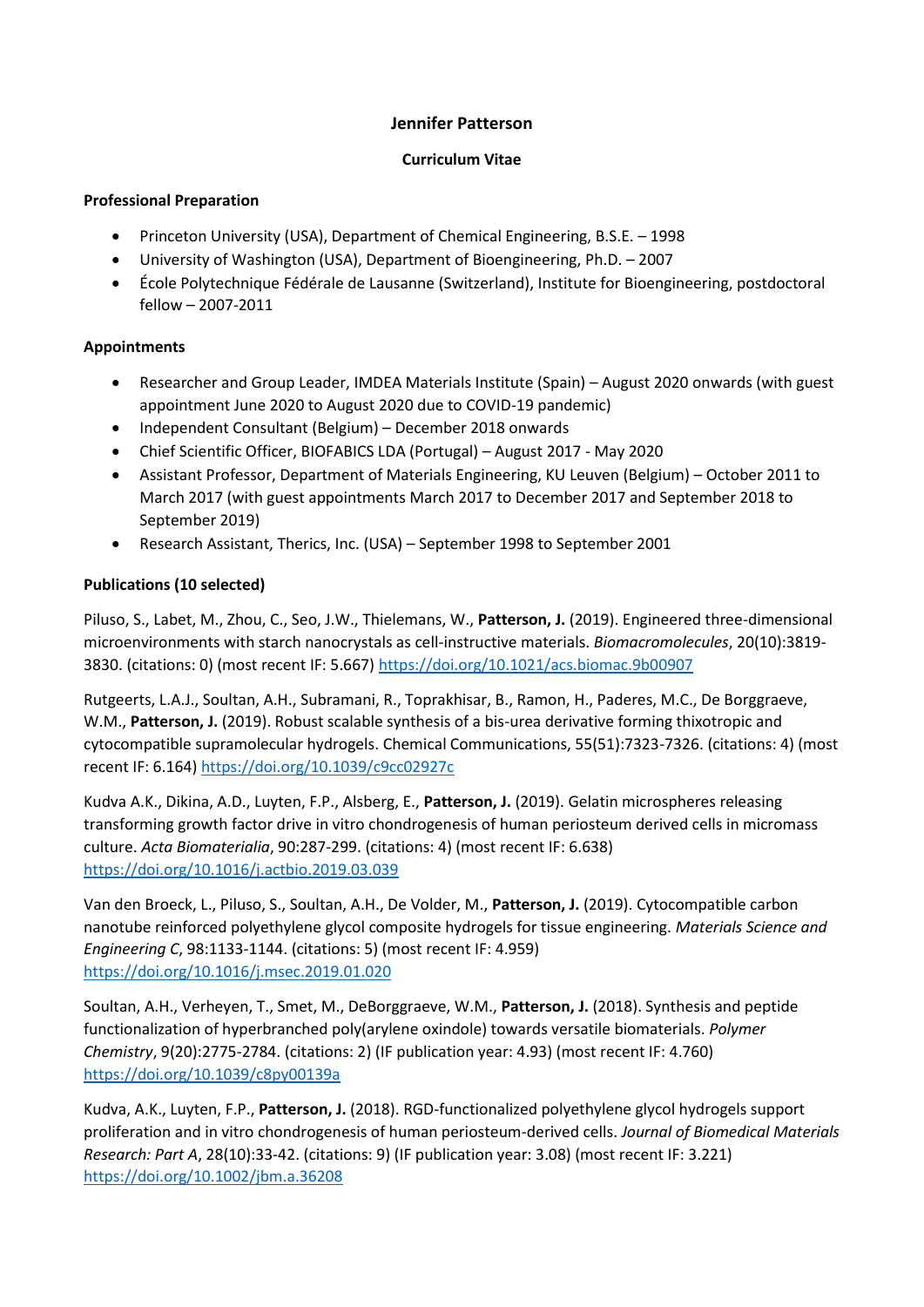**Patterson, J.**, Hubbell, J.A. (2011). SPARC-derived protease substrates to enhance the plasmin sensitivity of molecularly engineered PEG hydrogels. *Biomaterials*, 32(5):1301-1310. (citations: 63) (IF publication year: 7.40) (most recent IF: 10.273)<https://doi.org/10.1016/j.biomaterials.2010.10.016>

**Patterson, J.**, Hubbell, J.A. (2010). Enhanced proteolytic degradation of molecularly engineered PEG hydrogels in response to MMP-1 and MMP-2. *Biomaterials*, 31(30):7836-7845. (citations: 290) (IF publication year: 7.88) (most recent IF: 10.273)<https://doi.org/10.1016/j.biomaterials.2010.06.061>

**Patterson, J.**, Siew, R., Herring, S., Lin, A.S.P., Guldberg, R., Stayton, P.S. (2010). Hyaluronic acid hydrogels with controlled degradation properties for oriented bone regeneration. *Biomaterials*, 31(26):6772-6781. (citations: 175) (IF publication year: 7.88) (most recent IF: 10.273) <https://doi.org/10.1016/j.biomaterials.2010.05.047>

West, M., Wang, W., **Patterson, J.**, Mancias, J., Beasley, J., Hecht, M. (1999). De novo amyloid proteins from designed combinatorial libraries. *Proceedings of the National Academy of Sciences of the United States of America*, 96(20):11211-11216. (citations: 274) (IF publication year: 10.26) (most recent IF: 9.580) <https://doi.org/10.1073/pnas.96.20.11211>

## **R&D Leadership (10 Funded Projects)**

European Commission Horizon 2020: Developing an Artificial Intestine for the sustainable farming of healthy fish (Fish-AI), H2020-FETOPEN-RIA-2018 grant agreement number 828835, Universita Degli Studi di Milano (coordinator), Israel Oceanographic and Limnological Research Limited, Universiteit Gent, BIOFABICS LDA, Norwegian University of Life Sciences, Skretting Aquaculture Research Centre AS. € 2998650 – 2019-2023 (Team member from BIOFABICS)

European Commission Horizon 2020: Induced pluripotent stem cell seeded active osteochondral nanofibrous scaffolds (iP-OSTEO), H2020-MSCA-RISE-2018 grant agreement number 824007, Ustav Experimentalni Mediciny Akademie Ved Ceske Republiky Verejna Vyzkumna Instituce (Coordinator), Inocure SRO, Szechenyi Istvan University, OSPIN GmbH, BIONEER A/S, Lacerta Technologies GmbH, University College London, Hochschule Rein-Waal-HSRW Rhine-Waal University of Applied Sciences, LLS Rowiak LaserLabSolutions GmbH, Corticalis AS, Fraunhofer Gesellschaft zur Foerderung der Angewandten Forschung E.V., BIOFABICS LDA, Scinus Cell Expansion BV, Institute of Fundamental Technological Research, Polish Academy of Sciences. € 1099400 – 2019-2023 (Team member from BIOFABICS)

European Commission Horizon 2020: Active organotypic models for nanoparticle toxicological screeing (ActiTOX), H2020-MSCA-RISE-2018 grant agreement number 823981, Fraunhofer Gesellschaft zur Foerderung der Angewandten Forschung E.V. (Coordinator), Inocure SRO, Technische Universitaet Wien, Szechenyi Istvan University, OSPIN GmbH, Universitaet Graz, BIONEER A/S, Orthosera GmbH, Ustav Experimentalni Mediciny Akademie Ved Ceske Republiky Verejna Vyzkumna Instituce, BIOFABICS LDA. € 1191400 – 2019-2023 (Team member from BIOFABICS)

Research Foundation Flanders (FWO): Development and fabrication of clinically relevant polymer-based stents for chronic rhinosinusitis, G.0831.17N, Peter Dubruel, Eleonora Ferraris, Jennifer Patterson, Sandra Van Vlierberghe, Thibaut Van Zele (University of Ghent, Free University of Brussels, and KU Leuven). € 561000 – 2017-2020 (Lead PI from KU Leuven)

Fund for Research in Ophthalmology (FRO, Belgium): 3D printed human recombinant collagen scaffolds for corneal tissue engineering: an in vivo study of biocompatibility, Steffi Matthyssen, Eleonora Ferraris, Jennifer Patterson, Marie-José Tassignon, Nadia Zakaria (University of Antwerp and KU Leuven), € 20000 – 2016-2017 (Co-PI)